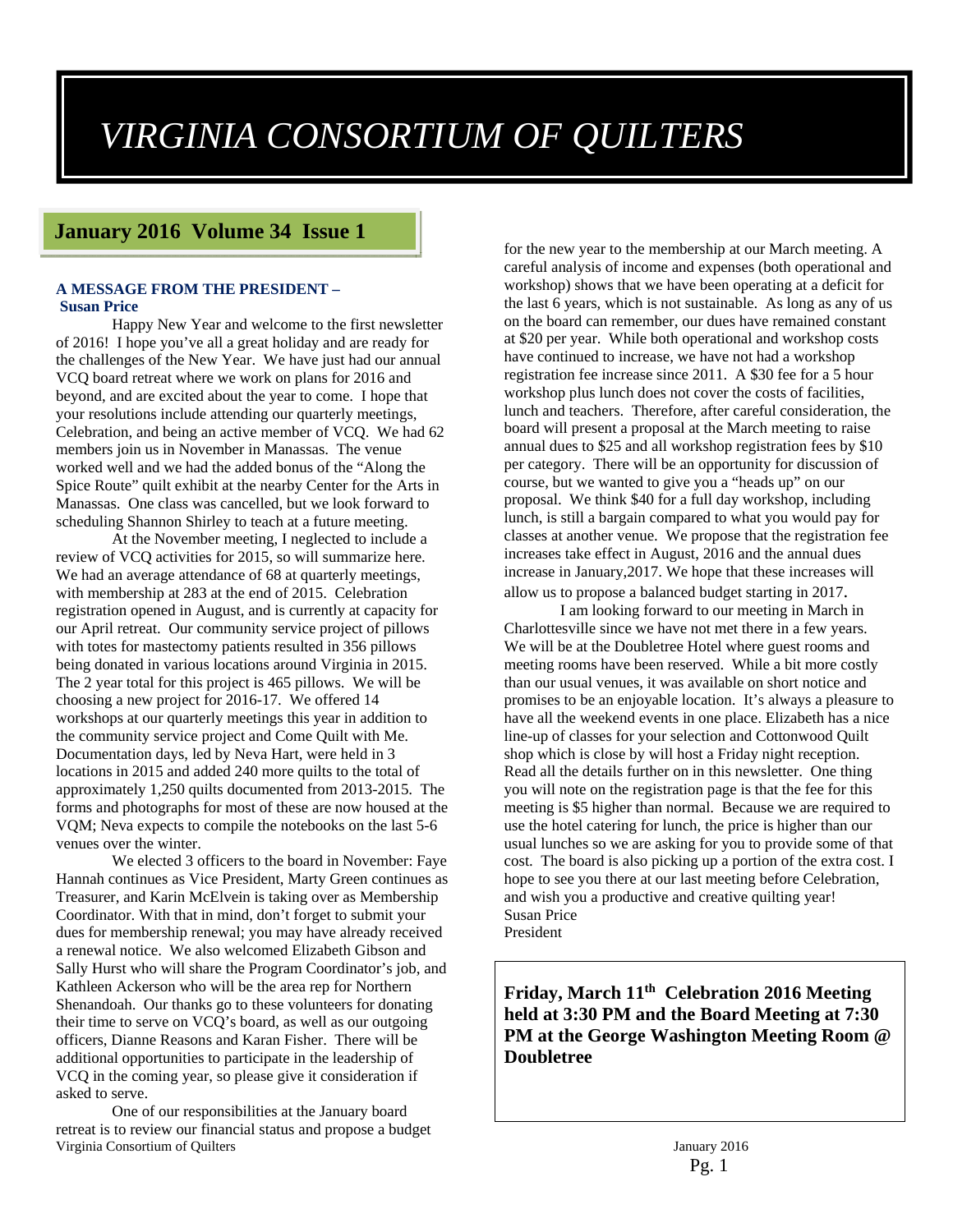#### *MEET YOUR BOARD OF DIRECTORS*

#### **VCQ Board & Area Reps 2016**

|                         | <b>Position</b>             | <b>Name</b>           | <b>Phone</b> | E-mail                           |
|-------------------------|-----------------------------|-----------------------|--------------|----------------------------------|
| $\mathbf{1}$            | <b>President</b>            | <b>Susan Price</b>    | 703-569-7421 | sueprice@cox.net                 |
| 2                       | <b>VP</b>                   | Faye Hannah           | 757-410-0846 | quilterfayeh@gmail.com           |
| 3                       | <b>Secretary</b>            | Martha Berry          | 757-570-4312 | tworiversquilting@gmail.com      |
| 4                       | <b>Treasurer</b>            | <b>Marty Green</b>    | 540-967-3203 | mgcgreen@hotmail.com             |
| 5                       | Membership                  | Karin McElvein        | 757-572-1569 | karinlisa7@gmail.com             |
| 6                       | <b>Historian</b>            | Joan McGowan          | 703-323-6048 | joquilter@aol.com                |
| 7                       | <b>Programs</b>             | Elizabeth Gibson      | 703-481-6879 | kunamola@aol.com                 |
|                         |                             | <b>Sally Hurst</b>    | 434-248-6212 | 6SallyHurst7@gmail.com           |
| 8                       | <b>Facilities</b>           | Debi Harding          | 757-615-7758 | debi.harding@usi.biz             |
| 9                       | <b>Newsletter</b>           | Heather Zavagnin      | 770-845-5190 | queennefri@aol.com               |
| 10                      | <b>Web Mistress</b>         | Mary Grogan           | 202-262-0142 | maryg@infovisions.org            |
| 11                      | <b>Publicity</b>            | Heather Zavagnin      | 770-845-5190 | queennefri@aol.com               |
| 12                      | <b>Celebration co-Chair</b> | Heather Zavagnin      | 770-845-5190 | queennefri@aol.com               |
|                         |                             | <b>Susan Price</b>    | 703-569-7421 | sueprice@cox.net                 |
| 13                      | <b>Community Service</b>    | <b>Rickie Summers</b> | 757-312-0943 | rasummers@verizon.net            |
| 14                      | <b>Documentation</b>        | Kitty Bull            | 804-895-0248 | krabul@comcast.net               |
|                         | <b>Area Reps</b>            |                       |              |                                  |
| $\mathbf{1}$            | <b>Northern VA</b>          | Kathy McCrea          | 703-425-1829 | kathy.mccrea@cox.net             |
| $\boldsymbol{2}$        | <b>Shenandoah Valley</b>    | Kathleen Ackerson     | 540-335-4700 | kackerso@shentel.net             |
| $\mathbf{3}$            | <b>Southern Shenandoah</b>  | Vacant                |              |                                  |
| $\overline{\mathbf{4}}$ | <b>Culpeper-Lynchburg</b>   | Deb Schupp            | 540-604-0988 | debschupp@GumboDesignStudios.com |
| 5                       | <b>Richmond</b>             | <b>Karen DuMont</b>   | 804-233-7750 | kmdumont@comcast.net             |
| 6                       | Fredericksburg              | Ann Tinsman           | 540-894-5546 | atinsman@hotmail.com             |
| 7                       | <b>Southwest</b>            | Vacant                |              |                                  |
| 8                       | <b>Peninsula</b>            | <b>Bonnie Timm</b>    | 757-483-4909 | botqg@verizon.net                |
| 9                       | <b>Tidewater</b>            | Debi Harding          | 757-615-7758 | debi.harding@cox.net             |

#### **Susan Jean Cornwell "Sue" Hall(1949 - 2015)**

SMITHFIELD - Susan "Sue" Jean Cornwell Hall, 66, passed away Wednesday, December 9, 2015 at Sentara Obici Hospital following a courageous battle with cancer. Born in Lansing, Michigan, she was the daughter of the late



Donald Smith and Elsie Clarice Brasher Cornwell and stepmother, Mary Cornwell. In addition to her parents, Sue was preceded in death by a sister and a sister-in-law.

**VCQ General Meeting Minutes**  Humane Society. She avidly supported the Gimme Shelter.Sue was a passionate quilter and avid animal lover, particularly fond of cats. She was active in the VA Consortium of Quilters, and was a member of the Nike Park Quilting B and regularly attended quilting retreats. Sue regularly donated her quilts and craft to the Fur Ball that benefited the efforts of the Isle of Wight

#### **Advertising For Newsletter & Roster**

|                                               | Newsletter | Roster  |  |  |
|-----------------------------------------------|------------|---------|--|--|
| <b>Business Card</b>                          | \$10.00    | \$20.00 |  |  |
| $\frac{1}{4}$ Page                            | 15.00      | 30.00   |  |  |
| $\frac{1}{2}$ Page                            | 30.00      | 60.00   |  |  |
| Full Page                                     | 50.00      | 100.00  |  |  |
| <b>Inside Back Page</b>                       |            | 125.00  |  |  |
| Classified Ad (50 word max – Newsletter only) |            |         |  |  |
| \$5.00 - available ONLY to VCQ Members        |            |         |  |  |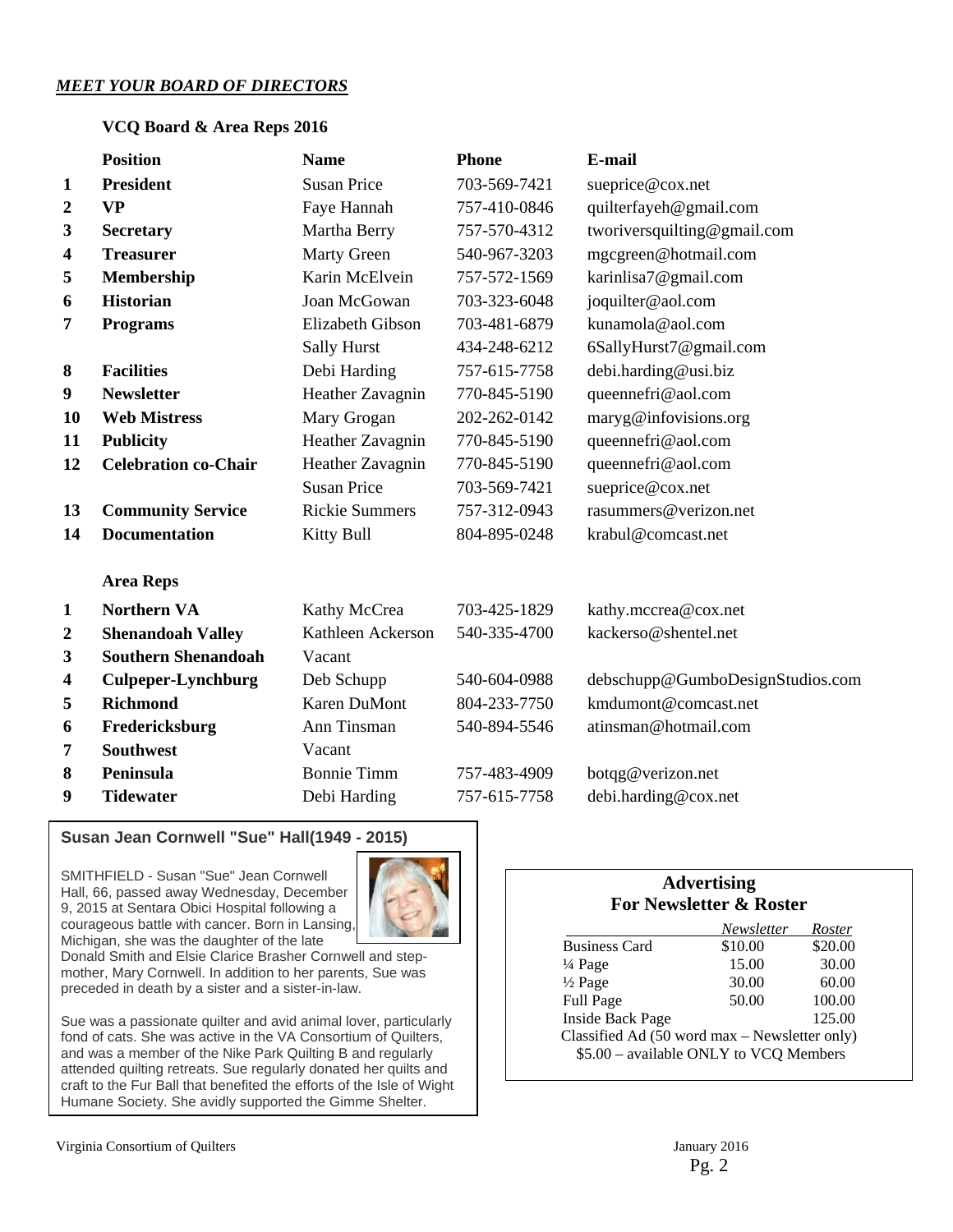**VCQ General Meeting -** 

**Manassas Baptist Church, Manassas , VA - November 13, 2015**  12:54 PM call to order

#### **President's Welcome** : Susan Price

- Welcomed all to Manasses Baptist Church, thanked Kathy McLaren of the Cabin Branch Quilters for providing contact information for the facility and local teachers. Gifts for new members (Faye-VP)

#### **Secretary** : B.T. for M.B.

- Minutes- any additions or corrections? none - motion to approve : Robin Speck, 2nd Marty Green Motion carried

#### **Presidents Announcements** : Susan Price

- there are extra lunches and H20 (cookies!)

- cards are being passed to sign : Virginia Ruffner (cataracts) and Ron Harriman (knees)

-Raffle quilt tickets for VQM available and will be drawn this afternoon

-Debi Harding has \$20/20year donation cards for VQM -Susan Price attended Belle Grove Reception celebrating founding of Virginia Quilt Museum

 -a plaque was presented to Belle Grove from VQM later BelleGrove gave a Quilt shop sign to VQM

-Received information on a NC retreat center, cards are on table

-magnets for Celebration Reminder & VCQ business cards are available , please share and encourage non-members to join us

-AQSG - new password info made available

-The Center for the Arts will be open until 6pm today if you would like to see the "Along the Spice Route" display today

#### **Treasurer** : Marty Green

-explained the report and asked for if there was any discussion, were none. No additions or corrections. Motion to approve Pat Sappenfield , 2nd Pat Turley - motion approved

**Vice President** : Faye Hannah -30th Anniversary charms and pins are available

**Membership** : Diane Reasons  $-283$  members  $-56$  new  $-60$ + $-$  need to renew for 2016

**Facilities** : Debi Harding -March 2106 in planning (maybe Harrisonburg) -April 2016 - Celebration -August 2016 - Blacksburg -November 2016 - Martinsville

**Programs**: Karen Fisher (absent), # of attending 59 -will be stepping down , New coordinators Elizabeth Gibson teacher liaison and Sally Hurst - registrations -We are looking for locations for future meetings, please see Debi or Susan with locations suggestions -Our new Program Coordinators will be planing for teachers and will need local suggestions and ideas

**Newsletter** : Heather Zavagnin (absent) -January 12 deadline for next newsletter

**Celebration!!** - theme - Its Crystal Clear We Are Quilters -Registration is full with a small waiting list ( checks sent with info for the wait list will not be cashed unless moved to main list )

-Block Lotto - on sale here today, \$3 each -Challenge : Kathy McCrea in charge -showed the start of her's as an example any style to interpret the theme ....art, traditional, modern. Prizes will be involved -TAG team : B Timm , S Smith, P Golden -Silent Auction : Betty Blessing - please bring items to S.M.L. -P.J. party - please come in P.j.'s that interpret the theme in your own way there will be a fashion show and prizes

**Community Service** - Rickie Summers and Aristine Shores -last month for Mastectomy pillows and bags -over 400 have been made and donated -a new project will be chosen at the January Board retreat ideas to any board member

#### **Old Business**

-Election : slate presented by Kathy McCrea Vice President - Faye Hannah Membership - Karin McElvein Treasurer - Marty Green No floor nominations - Motion to elect slate : Marty moon , 2nd Betty Blessing Motion approved. -Vacant Positions - Area Representatives for : 1)Shenandoah Valley ( Harrisonburg) ...........(Kathleen Ackerson - volunteered ) 2)Southern Shenandoah (includes Roanoke 3)Southwest Virginia -Need a new Celebration Committee , please consider volunteering and gathering a group to put the 2018 Celebration together !!! -VCQ Remembering Quilt is on display look on your way out and please inform Board if you have any additional names

adjourn 1:22 PM respectfully submitted, Bonnie Timm ( for Martha Berry)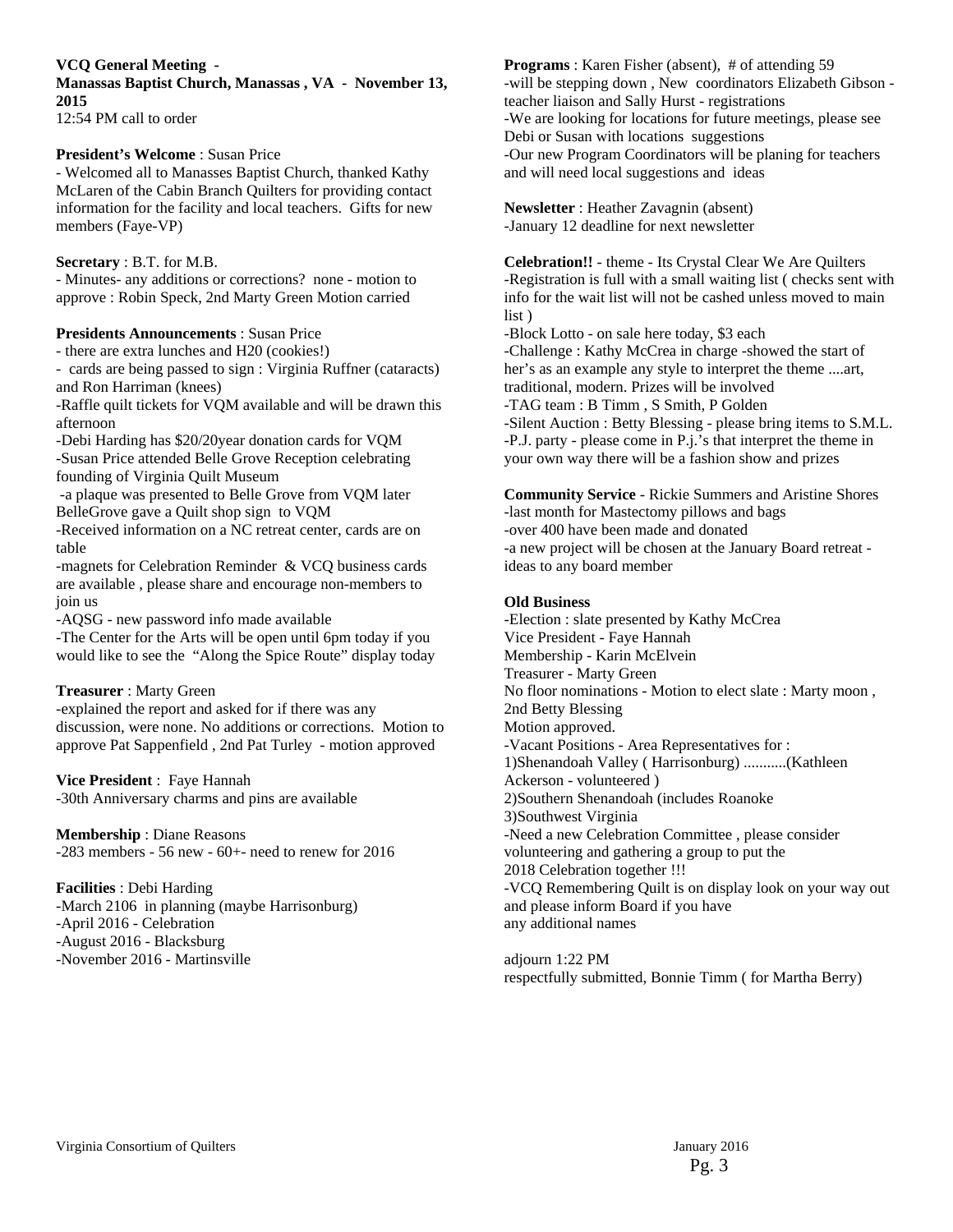# **Calendar of Events**

#### SWVA Quilt News

We bring you news and updates on quilt and fiber art related events and activities in Southwest Virginia. Would you like to receive this monthly e- newsletter? Please sign up at http://kutauber.wix.com/SWVAQuiltNews

#### **February 25 – 28, 2016**

**Mid-Atlantic Quilt Festival XXVII**  All under one roof at the **Hampton Roads Convention Center http://www.quiltfest.com/** 

#### **April 2-3, 2016**

12th Annual Quilt Show Cabin Branch Quilters Guild & Stonehouse Prince William County Fairgrounds, 10624 Dumfries Rd, Manassas, VA For info RoseMary Baty-Willcox artandsoul57@gmail.com or 703-398-769 www.cabinbranchquilters.org

**April 2016 TBD** LQG Biennial Quilt Show Lake Quilters Guild Trinity Ecumenical Parish, Rte 122, Moneta, VA www.lakequilters.org/quiltshow/quiltshow.htm

#### **April 2016 TBD**

5th Annual Scenic Route Shop Hop Ladybug's Cottage - Wendell, NC 27591 Quilt Lizzy - Warrenton, NC 27589 Lib's Place - Rice, VA 23966 Quilter's Nook - Boydton, VA 23917

We send all VCQ emails from  $info@vcq.org$ . Please check your spam settings to always allow email from info@vcq.org.

Thank you to everyone who is now receiving newsletters and announcements from VCQ by email. You are saving our organization significant money, and making your Newsletter Editor's job go much faster!

Rose Patch Creations - Crewe, VA 23930 Threads Run Thru It - Phenix, VA 23959

#### **June 3-5, 2016**

Quilters Unlimited Show Dulles Expo Center 4320 Chantilly Shopping Center, Chantilly, VA (703) 261-6366 www.quiltersunlimited.org/quiltshow

#### **June 17-18, 2016**

Smoky Mountain Quilters of Tennessee 36th Annual Quilt Show and Competition The Knoxville Expo Center, 5441 Clinton Highway, Knoxville TN 37912 Entry deadline for competition is May 3, 2016 See our website for more information www.smokymtnquilters.com or follow us on Facebook.

#### \*\*\*\*\*\*\*\*\*\*\*\*\*\*\*\*\*\*\*\*\*\*\*\*\*\*\*\*\*\*\*\*\*\*\*\*\*\*\*\*\*

VCQ Events: **CELEBRATION April 28 – May 1, 2016 August 13, 2016 Blacksburg November 13, 2016 Martinsville** 

The following are the **Deadline Dates** for item submissions to the newsletter staff: **June 17th 2016 for August 13th meeting September 16<sup>th</sup> 2016** for November 12<sup>th</sup> meeting

Material can be sent electronically (preferred) to queennefri@aol.com OR mailed to: Heather Zavagnin, 87 White Oak Landing Rd, King William, VA 23086

#### **The current newsletter and past newsletters can be viewed and downloaded from the VCQ website at www.vcq.org**

 **Please contact Heather Zavagnin, queennefri@AOL.com or (770)845-5190, or Mary Grogan at webmistress@vcq.org if you are having trouble downloading a copy from the website or if you wish to receive a paper copy of the newsletter thru the US Postal Service.**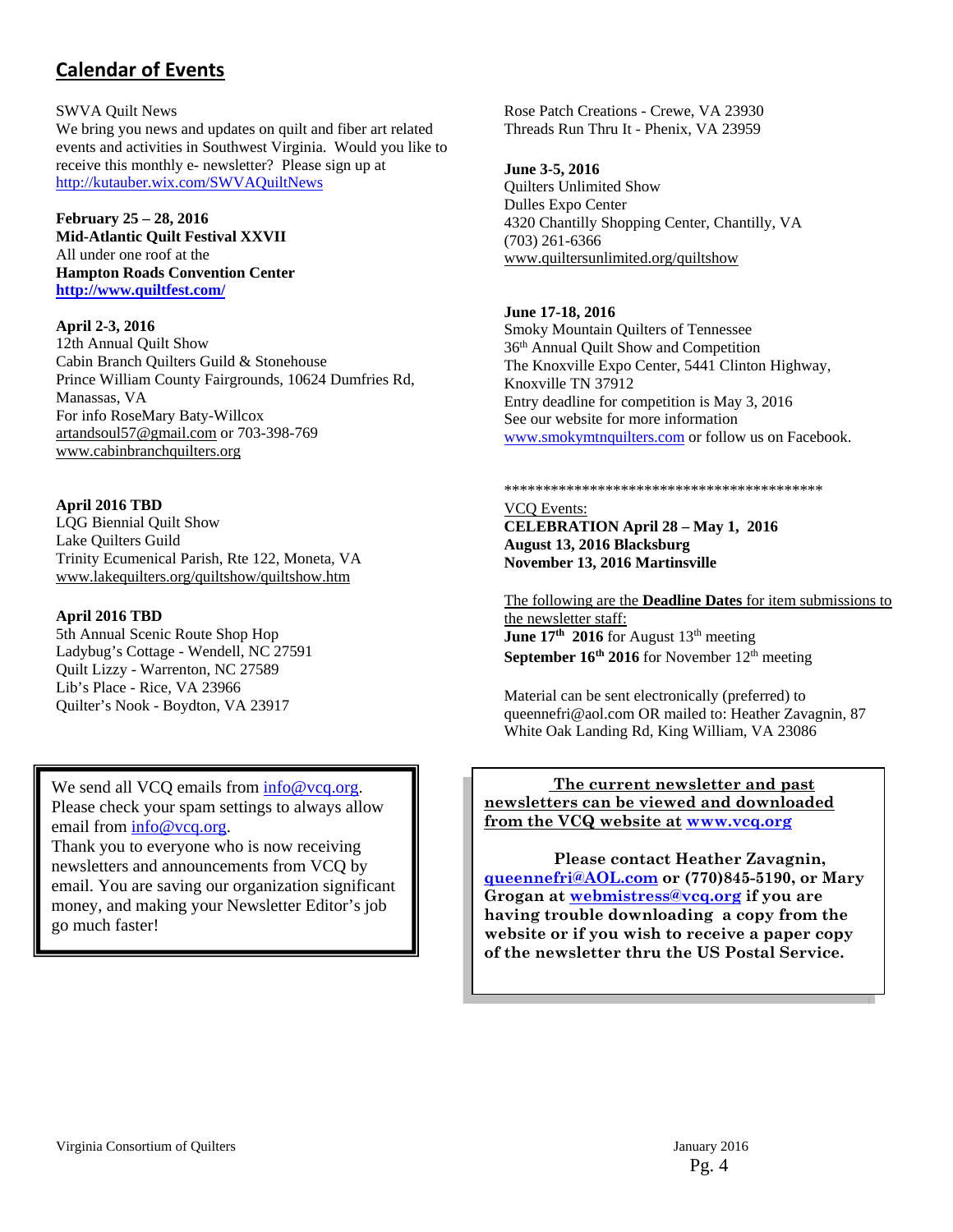

**VIRGINIA QUILT MUSEUM** 301 S. Main Street Harrisonburg, VA 22801 Phone 540-433-3818 Preserving, celebrating, and nurturing Virginia's quilting heritage

# **www.vaquiltmuseum.org**

#### Designated the "**official quilt museum of the Commonwealth**" by the General Assembly

Our **2016 Exhibit Season opens** Tuesday, Feb 2 with quilt-related Groundhog Day activities and the unveiling of our new "conservation lab". This is a space set aside for work that preserves and protects our quilts from damage and deterioration. In addition, visitors can have their quilts analyzed and be advised on conservation practices for the home.

#### Announcing the **2016 Inaugural Christopher Columbus Grandle Lecture Series**:

- Kyra Hicks (from northern Virginia), "The Roosevelt Postage Stamp Quilt: The Story of Estella Weaver Nukes' Presidential Gift", Saturday, March 12
- Pat and Arlan Christ (from Pennsylvania), "American Pride: Quilts from the Christ Collection", Saturday, June 11
- Deborah Smith, "The National Park Service Centennial", Saturday, July 30
- Polly Mello, "Mourning and Meaning Through Cloth" seminar, Friday, October 21 and Saturday, October 22

#### **2016 Exhibit Phase I** (Feb 2 – May 7) features:



**"Three Decades of a Quilting Friendship"** by Constance Norton and Violet Cavazos These two well-known quilt makers and fabric designers from northern Virginia curate a grouping of quilts they have designed together over the past 30 years. Inspired in classes taught by art quilt pioneers Nancy Crow, Michael James, and others, Norton and Cavazos's quilts display contemporary and traditional art quilt styles and techniques.

*Zinnias for Iris* by Constance Norton

#### **"Quilt Study of Civil War Era Quilts"** by the American Quilt Study Group

Responding to the 2014 theme of the American Civil War, quilt makers created quilts copied from, or inspired by, existing Civil War quilts. All inspiration quilts were required to be identifiable as a 'Civil War Quilt' defined as a quilt made between the years 1850-1865. Read more about the Civil War Quilts study. http://www.americanquiltstudygroup.org/qscwstudy01.asp





#### **"Treasures from the Vault: Mary Spitzer Etter Collection"**

A graduate of James Madison University and a local school teacher in Harrisonburg for four decades, Mary Spitzer Etter was not only a quilt maker but an inspiration to countless young students. She established scholarships to area colleges and donated the Spitzer family home for use as an art center. Her papers are housed in JMU's Special Collections Dept.

*Ship's Wheel* by Sarah Josephine Spitzer

**2016 Exhibit Phase II** (May 17 – Sept 10) will feature quilts in a patriotic theme. Included in this grouping will be *American Pride: Quilts from the Pat and Arlan Christ Collection*, from Pennsylvania's "Dutch" heritage; *Along the Spice Route*, contemporary wall quilts celebrating spices, whose quest resulted in the discovery of America; *Treasures from the Vault: Presidential Connections;* and *A National Park Service Centennial Celebration!*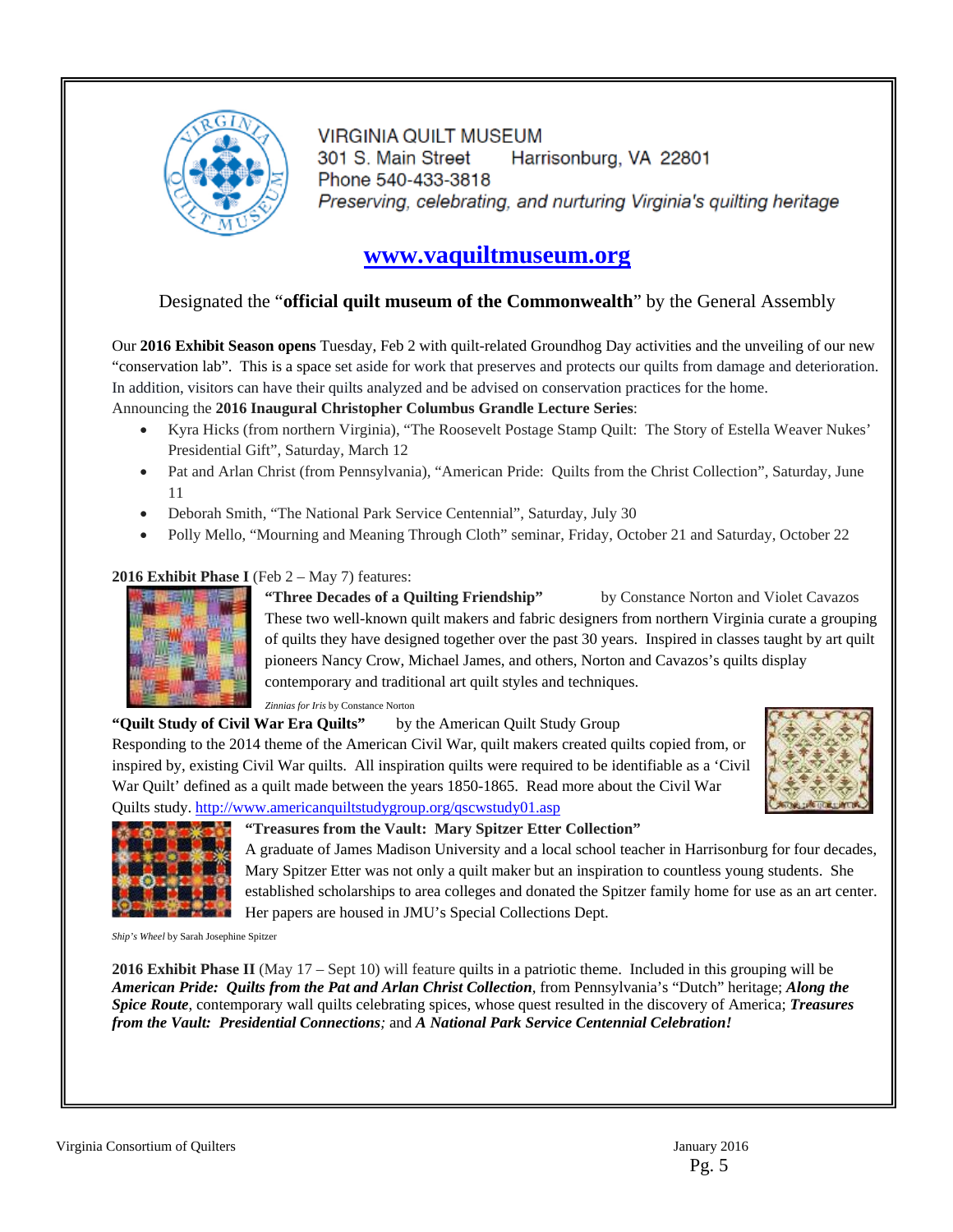# Virginia Consortium of Quilters **Application for Membership**

|                                                                                                                                               | Name: <u>Name:</u> Phone: ( )                                                                                                                                                                          |  |                                 |                                                                                                     |  |
|-----------------------------------------------------------------------------------------------------------------------------------------------|--------------------------------------------------------------------------------------------------------------------------------------------------------------------------------------------------------|--|---------------------------------|-----------------------------------------------------------------------------------------------------|--|
|                                                                                                                                               | Address: <u>New York: Address:</u>                                                                                                                                                                     |  |                                 |                                                                                                     |  |
|                                                                                                                                               |                                                                                                                                                                                                        |  |                                 |                                                                                                     |  |
| check the box below.)                                                                                                                         | Email address: The address of the set of the set of the set of the set of the set of the set of the providing my email address I understand that I will receive the newsletter electronically unless I |  |                                 |                                                                                                     |  |
|                                                                                                                                               | $( )$ I wish to receive a <i>paper copy</i> of the quarterly newsletter.                                                                                                                               |  |                                 |                                                                                                     |  |
| yours will not.                                                                                                                               | your membership card and the mailing label of each newsletter. If dues increase during this period,                                                                                                    |  |                                 | Your membership can be paid for multiple years (up to 5 years) with this form. This date will be on |  |
|                                                                                                                                               |                                                                                                                                                                                                        |  |                                 |                                                                                                     |  |
|                                                                                                                                               | () Renewal Amt: \$_____________(make check payable to "VCQ" and include SASE)<br>(\$20.00 per year up to five years.)                                                                                  |  |                                 |                                                                                                     |  |
| Renewal Members Only: Please enclose with your payment, application and a self-addressed<br>stamped envelope (SASE) for your membership card. |                                                                                                                                                                                                        |  |                                 |                                                                                                     |  |
|                                                                                                                                               |                                                                                                                                                                                                        |  |                                 |                                                                                                     |  |
|                                                                                                                                               |                                                                                                                                                                                                        |  |                                 |                                                                                                     |  |
|                                                                                                                                               | I may be willing to drive others from my area to VCQ meetings. Yes                                                                                                                                     |  |                                 | N <sub>0</sub>                                                                                      |  |
| Mail to:                                                                                                                                      | Karin McElvein, Membership Chairperson<br>1309 Maplewood Ave<br>Norfolk, VA 23502                                                                                                                      |  |                                 |                                                                                                     |  |
| <b>Questions:</b>                                                                                                                             | karinlisa7@gmail.com                                                                                                                                                                                   |  |                                 |                                                                                                     |  |
| For Membership Only:                                                                                                                          | Ck. No.<br>MCard Date:                                                                                                                                                                                 |  | Amt:<br>Exp. Year:<br>Name Tag: | Area:                                                                                               |  |
| Rev. 3/30/2016                                                                                                                                |                                                                                                                                                                                                        |  |                                 |                                                                                                     |  |

Virginia Consortium of Quilters January 2016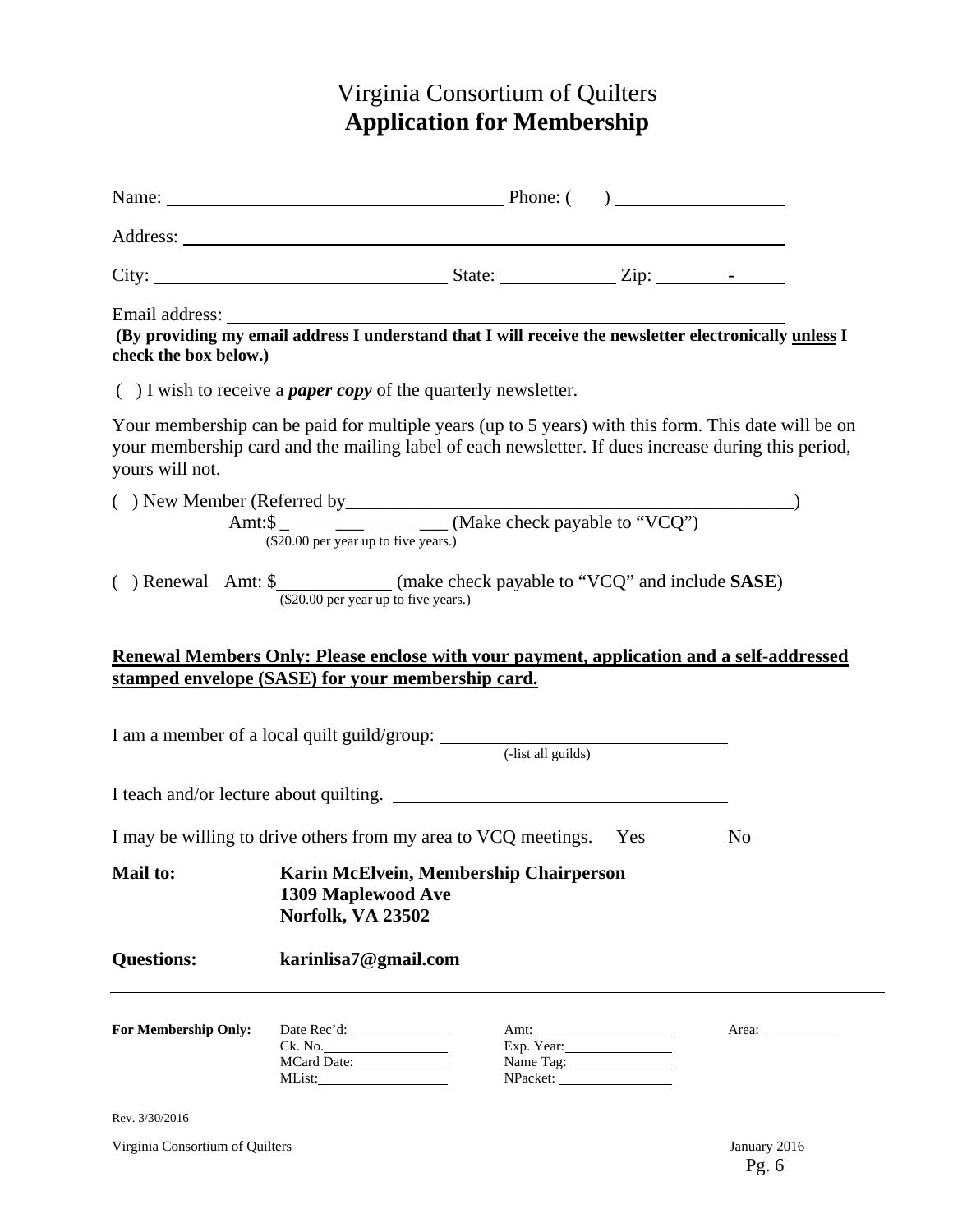# **March 12, 2016 Meeting & Workshop in Charlottesville, VA**

# **Lodging Accommodations and Meeting Location:**

The Doubletree by Hilton Charlottesville 990 Hilton Heights Road, Charlottesville, VA 22901 (434) 973-2121

The online booking link for our group is below. If attendees prefer to call, they can call 1-800-222- TREE and request the rate for VA Consortium of Quilters, **group code QUI.**

https://secure3.hilton.com/en\_US/dt/reservation/book.htm?inputModule=HOTEL&ctyhocn=CHOSH DT&spec\_plan=CDTQUI&arrival=20160310&departure=20160314&cid=OM,WW,HILTONLINK,E N,DirectLink&fromId=HILTONLINKDIRECT

The cost is \$129 plus 5.3% VA State Sales tax and 5% Local Occupancy Tax, for a double room. There will be a \$10 charge per person for additional guests. Breakfast is not included, but they are offering guests that stay overnight a discount coupon for a \$10.95 per person breakfast buffet, plus tax and gratuity at TJ's Tavern within the hotel. Complementary parking and wireless internet access are provided. Nice pool area. Any unreserved rooms in our block will be released to the general public on **2/24/2016. We are guaranteeing 85% of the blocked rooms be filled or VCQ will have an additional charge. There are 20 rooms blocked, of which 17 have to be booked to meet the guarantee.** 

There are also plenty of restaurants in the immediate area.

# **Directions to the Hotel:**

## FROM INTERSTATE 64:

Take exit 118-B. This exit will put you directly on the Route 29 North Bypass. You will stay on the bypass approximately 4.5 miles. The 29 Bypass will merge with the 250 Bypass, you will remain on the 29 Bypass until you see a sign for Washington, DC and 29 North. This exit will be on your right hand side. Take it and you will be directly on Route 29 North. Continue 3.5 miles, the Doubletree Hotel is located on the left (Hilton Heights Road) beside Sam's Club and Wal-Mart.

FROM INTERSTATE 66 (WASHINGTON, DC) or Rt. 29 South:

Go West Route 29 South in Gainesville. (Exit 43) Note: This is the second exit for Route 29 South on Interstate 66 coming from Washington, DC. On Route 29, approximately 1.5 miles before you reach the Charlottesville city limits you will cross the South Fork Rivanna River Bridge. After crossing the bridge, turn right at the first traffic light onto Hilton Heights Road.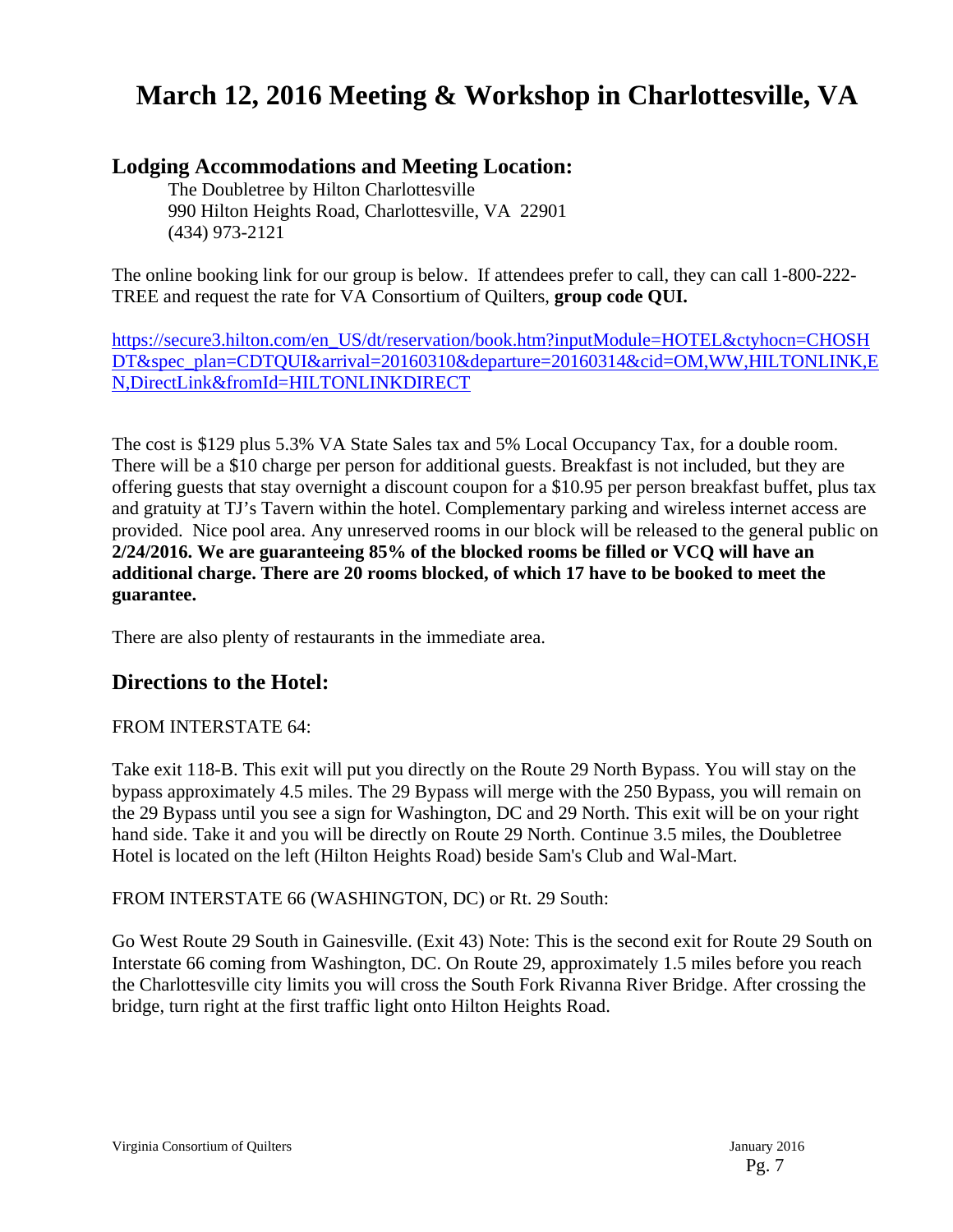# **Notes from Elizabeth:**

Your registration form and check to VCQ must be **postmarked by Friday, February 26, 2016** (2 weeks prior to event). **Registrations will close after this date without exception. Any registrations postmarked after February 26, 2016 will not be accepted and will be returned**. Please fill out your registration form completely as this information is very vital to ensure proper confirmation mailing of your postcards.

#### **You will receive a postcard with your registration confirmation – Bring your postcard!! It is your MEAL TICKET for lunch and door prize drawing.**

**Any cancellations must be made by Friday, February 26, 2016 to obtain a refund.** 

**Please wear your nametag to the meeting so we can put names and faces together.** 

#### **Friday, March 11, 2016 Schedule: Dinner on your own**

- $\geq 3:30 4:30 \text{ PM}$  Celebration 2016 Meeting George Washington Meeting Room @ Doubletree
- ▶ 6:00-7:30 PM Cottonwood Fabrics Open with Light Refreshments
- $\triangleright$  7:30-9:00 PM VCQ Board Meeting George Washington Meeting Room @ Doubletree

#### **Saturday, March 12, 2016 Meeting Schedule:**

- $\geq 8:00 9:00$  AM Registration
- $\geq 9:00$  Noon Workshops
- $\triangleright$  Noon 12:45PM Lunch
- $\geq 12:50 1:20$ PM Business meeting
- $\geq 1:30 3:30$ PM Workshops reconvene
- $\geq$  3:45 4:15 PM Show and Tell

Shaps In Charlottesville Area

Cottonwood Quilt Shop 2035 Barracks Road Charlottesville, VA 22903 (434) 244-9975 http://www.cottonwoodquiltshop.com/inde x.htm Monday - Saturday 10:00 - 6:00 Sunday 12:00 - 4:00 Friday (3/11) Extended Hours for VCQ 6:00-7:30 PM

Les Fabriques 206 E. Water Street Charlottesville, VA 22902 434-975-0710 http://www.lesfabriquesinc.com/ **Hours Mon-Sat** 10am-6pm

The Needle Lady 111 W Main Street . Charlottesville, VA . 22902 (434) 296-4625

http://www.needlelady.com

#### **Hours**

M,T, W 10:00 am - 6:00 pm TH 10:00 am - 8:00 pm Fri/Sat 10:00 am - 5:00 pm SUN 12:00 pm - 5:00 pm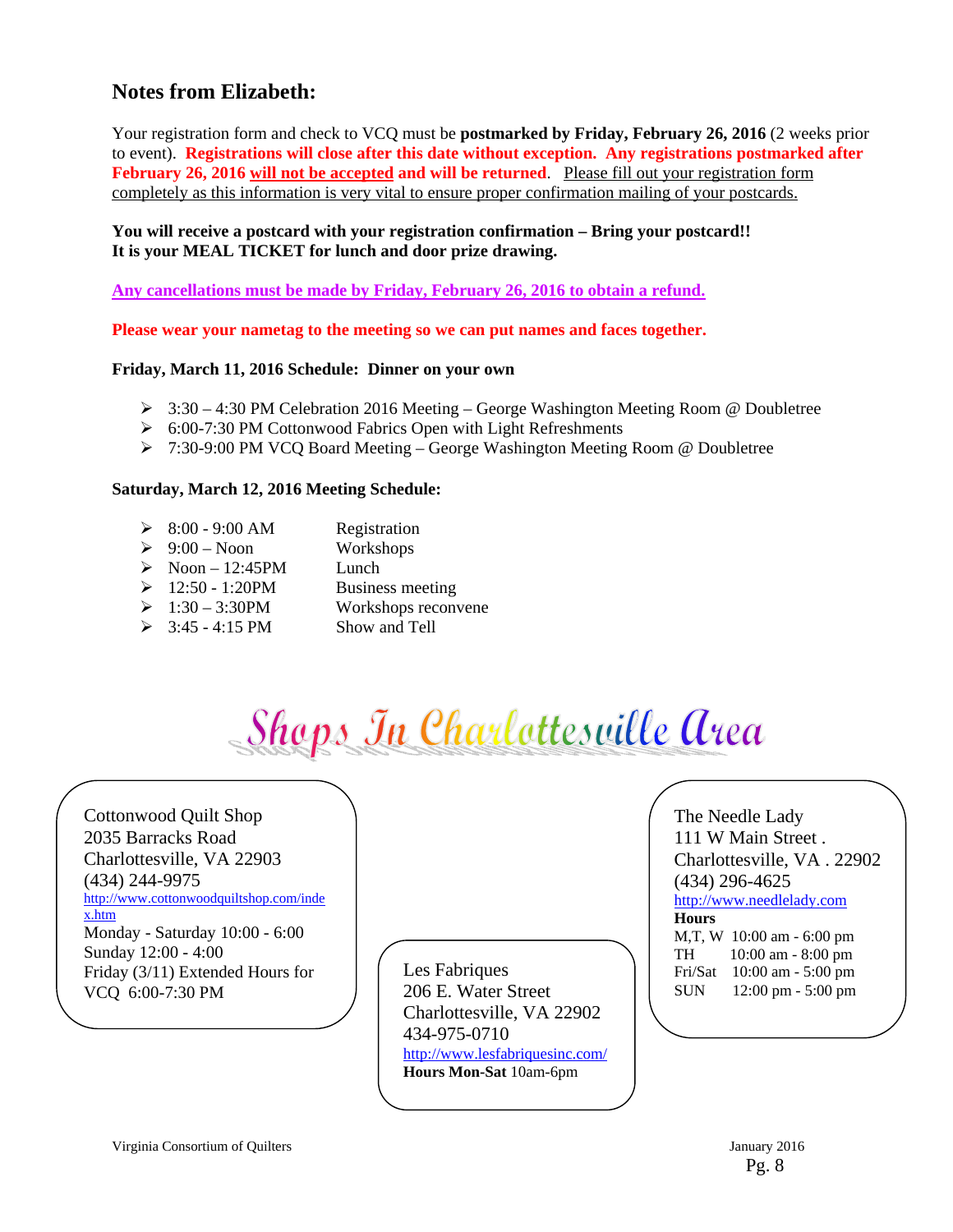**Workshops \*\*\*\*\*\*\*\*\*\* Workshops \*\*\*\*\*\*\*\*\*\* Workshops \*\*\*\*\*\*\*\*\*\*** 

**Workshop A: One Easy Block…Sew Many Quilts with Karen DuMont** 

## **Skill Level: Intermediate**



**Technique Workshop:** Join Karen and learn how one easy block is used a minimum of 6 ways to give a totally different look. See how color  $\&$  scale of fabric determine the mood of the quilt. Karen will encourage everyone to stretch their talents and creative juices by coming up with ideas of their own on how this one block can be used. This class will go beyond Cruise Around the Block and Party on the Block which she has previously taught.

#### **Materials/Supply List:**

Fabrics of your choice cut into 2 1/2" width of fabric strips. Choose from your stash colors that have good contrast and scale. If you have on hand a basic white, black or any solid tone on tone for sashing, setting triangles, etc, please bring it along. You will not finish a quilt in class but the basic fabric may help determine how your fabrics can effectively be used to their potential. If you are on the fence as to what to bring feel free to call Karen, 804-233-7750 for suggestions. You can also go to the website, www.kariepatch.com and check out the following patterns: Cruise Around the Block, Party on the Block, Blockbuster, Block Buddies and Around the Block to see how Karen has used these blocks. The class will be exploring other options as well. You are not expected to purchase any pattern.

Cutting mat, rotary cutter with sharp blade Rectangle ruler of your choice, preferably 6" by 12" Square ruler that measures a minimum of 10 ½" (Optional) Basic Sewing Supplies Sewing Machine Notebook and pencil Fun and festive attitude!

**About your teacher:** Karen DuMont is a former dough artist and now a professional quilter. In her line of patterns, KariePatch Designs, quilters of all levels can pick from an array of simple pieced quilts to bright and whimsical applique designs. Her work has been featured in numerous quilt magazines over the years and she now has a line of fabric, Topsy Turvy along with Deborah Edwards for Northcott fabrics.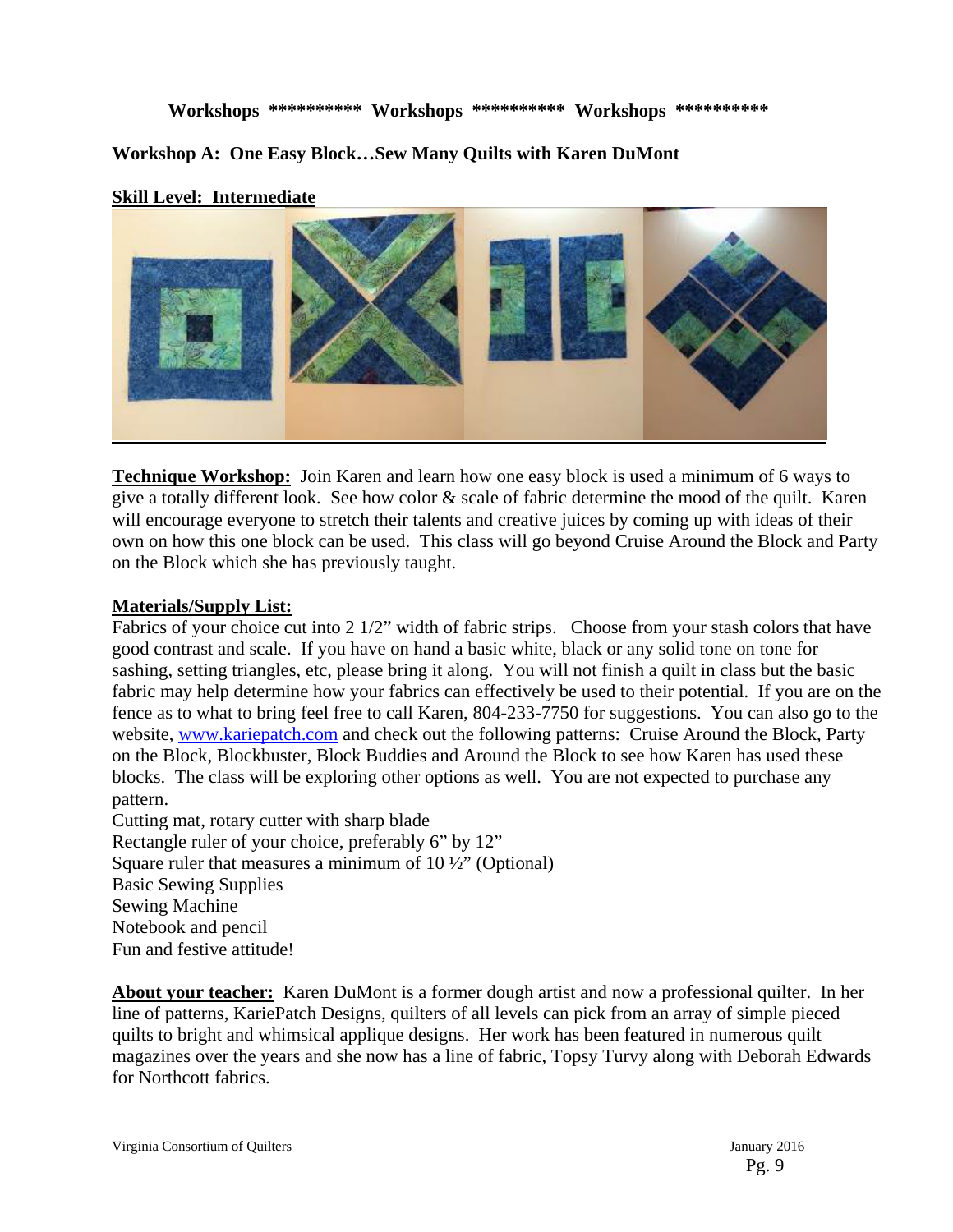Today Karen will tell you that she is semi-retired from the quilting industry but she still loves "playing" with fabrics, teaching, and presenting trunk shows to quilt guilds. **Workshop B: Small Scrapy Purse with Karin McElvein** 

# **Skill Level: Beginner to Intermediate**

**Purse Workshop** This is a small tote like purse. Lots of pockets, and room to hold phone and wallet and much more, plus it can be finished in a day as long as fabric cutting is done before class.

#### **Materials/Supply List:**

All Fabric used is 100% cotton

\*(12) 5 inch squares (may be all different or just two colors, whatever you wish)



Two or more 5" squares for outside pocket or you may use some of the FQ or lining fabric. (I just used fabric from my stash and cut my own 5" squares.) Mix and match any fabrics-just make sure you have right sizes cut.

\*Fabric A 1 Fat Quarter (FQ) for Bag lining

\*Fabric B ½ yard contrasting or complimentary for handles, bag bottom, front pocket lining, inside pocket accent. Or several FQs, if you want to make it more scrappy. I just used left over fabric from my stash

\*Fabric C FQ for inside pockets. This could be the same fabric used for the lining.

\*Pellon 987F Fusible Fleece 1 yard

\*Medium or light interfacing for inside pockets (DecorBond) ¼ yard

Sewing machine in working condition, needles, pins, scissors, 12" or 24" ruler, thread, button, marking tool, cutting mat, walking foot if you have one and/or free motion quilt foot. I used a twin needle for quilting with a walking foot on the outside and free motion for the lining. Bring any leftover fabric and fleece after cutting.

BEFORE CLASS-Cutting Instructions (Please do all cutting if you wish to finish the bag in class)

Fabric A: **Lining**; cut 2-14" by 11 ½"

Fabric B: **Handles**; cut 1-5" by 42" OR cut 2 5" by 21" **Bag bottom**; cut 2-14" by 2 ½" **Front pocket lining**; cut 1-6" by 7" **Inside pocket accent;** cut 2-1 ½" by 12 ½" **Tab** cut 1-2 ½" by 12" Fabric C: **Inside pockets**; cut 4-4 ¾" by 12 ½"

Fleece: Cut 4-14" by 11 ½", cut 1-5" by 7", cut 1-5" by 42" or cut 2 5" by 21"

Décor Bond or medium weight interfacing: Cut 2-5 ¼" by 12 ½"

**Pattern will be available in class for \$5.00.**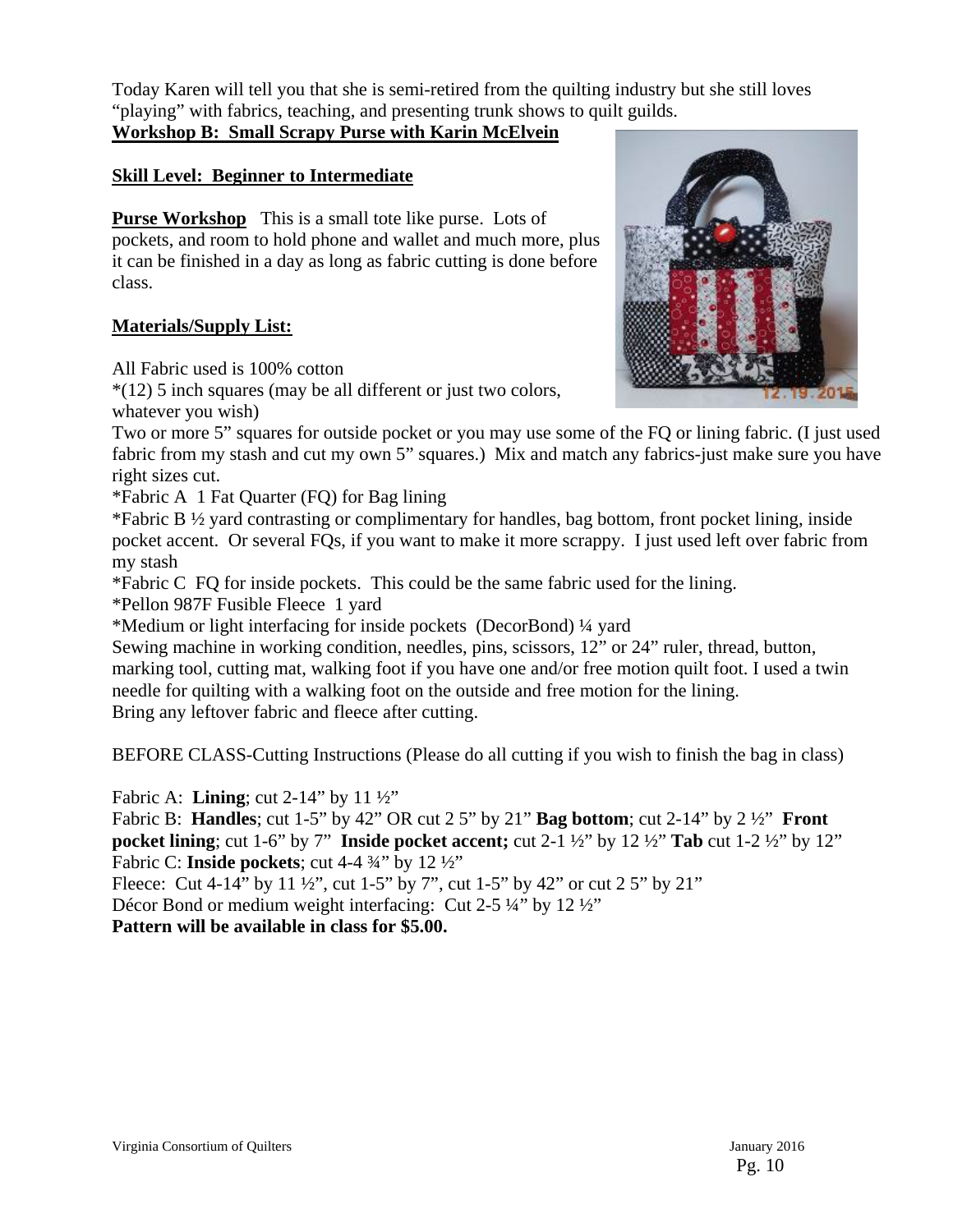# **Workshop C: Quilt from a Photo with Cathy Tyler**

# **Skill Level: All Levels**

**Technique Workshop:** This class introduces techniques for converting a photograph to a quilt. We'll work with pattern design and fusible applique from a provided photograph to devise an approximately  $8\frac{1}{2}$ " by 11" wall hanging. As time permits, we'll discuss photos brought by the students as possible candidates for future projects.



## **Materials/Supplies**

#### **Supply List:**

Fabric and paper scissors Small fine point applique scissors Sewing machine in working order - Optional: free motion capability Threads – red, blue, yellow, dark brown, black

## **Fabric Requirements:**

½ yard Wonder Under (Pellon 805 or 725)  $10"x14"$  muslin 10"x14" backing/binding fabric  $10"x14"$  batting 8 ½" x 11" pieces of fabric in the colors listed below. Solids, batiks, or small prints work well.

- Dark, medium, light red (for pear)
- Dark, medium, light blue (for background, shadows)
- Dark, medium yellow (for banana)
- Medium, light brown (for pecans)
- Black (for shadows)

White (for highlights on pear)

About your teacher: Cathy Tyler is an artist working in fabric, photography and water color. She made her first photo quilt in a class with Annette Kennedy at Celebration in 2008 and hasn't looked back! She's been published in Quilting Arts and sells her cloth dolls and fabric creatures thru her business, Dan Springs Collection, at her local market. She blogs at cathytyler.wordpress.com and danspringscollection.wordpress.com. She continues to build on her 20 years of quilting experience and enthusiastically shares that knowledge with other aspiring and dedicated quilters.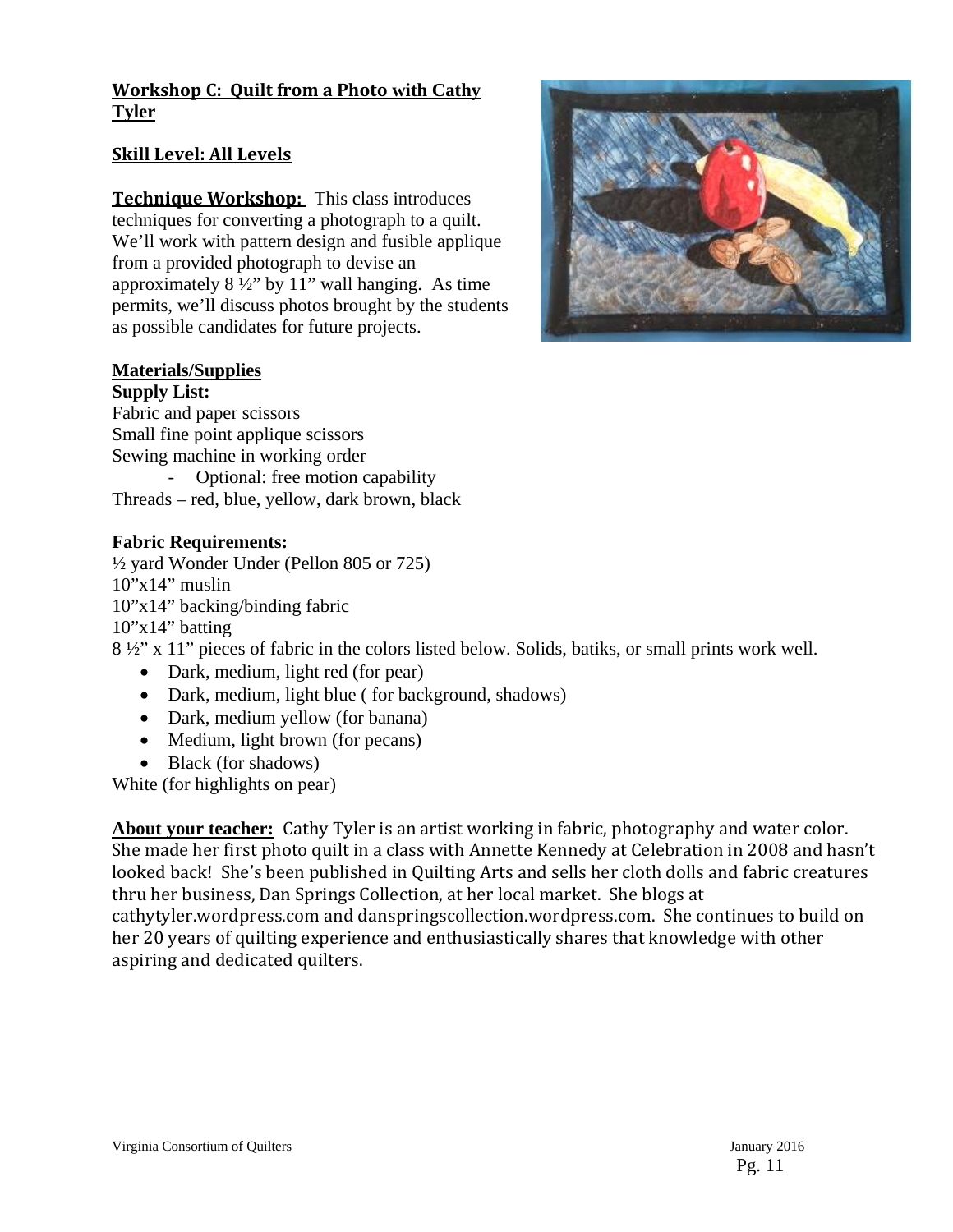# **Workshop D: Confetti Landscape Impressionist Quilt with JoLee Tarbell**



# **Skill Level: All Levels‐ need to be comfortable with rotary cutting**

**Technique Workshop:** Yes, you are an artist cutting and layering colorful bits of fabric making a Masterpiece.

#### **Materials/Supplies:**

- Rotary cutter with new sharp blades, cutting mat, and pins or safety pins.
- Sewing machine for machine quilting is optional (getting to this step depends on how fast you work)

#### **Fabric Requirements:**

- Kit \$26.00, will include a palette of many shades of Cherrywood fabrics, batting, backing, and tulle. Other embellishments and fibers will be shared.
- Bring 1/2 yard of your favorite color which you will trade and share.

**About your teacher:** JoLee Tarbell is an award winning quilter, designer and has many, many teaching years from Houston Quilt Shows to the East Coast and now Charlottesville.

**Workshop E: Come Quilt With Me.** Bring your own project to work on, either machine or hand, while enjoying the company of and getting to know fellow VCQ members.



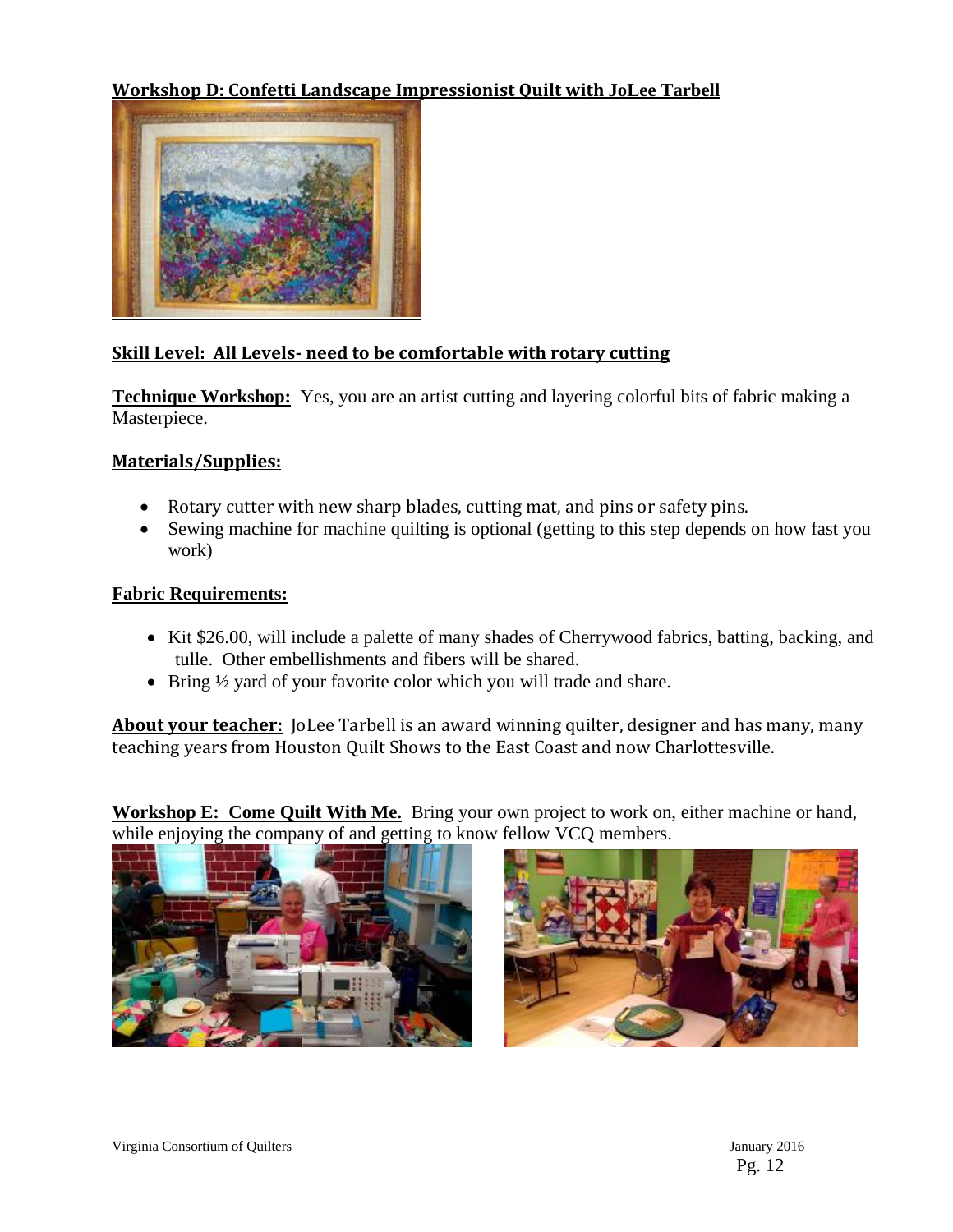#### **A Message to Members about Quarterly Meetings**

Since its inception, VCQ has been using a model of "host" guilds sponsoring our meetings. As times have changed and quilting has grown, there are many more guilds and opportunities for quilters than there were in 1984. Consequently, the relationship between VCQ and local guilds has changed. Local guilds with few VCQ members receive little benefit from "hosting" a VCQ meeting and in the last few years, it has become more and more difficult to find "hosts" and locations for our meetings. For the most part, our board members have taken over being the "host" and providing the information needed to plan meetings. As we continue to schedule meetings around the state, we need our members to "step up" and volunteer to be the "host" (along with 1 or 2 others in your area). What this entails is working with the Facilities coordinator to locate a facility, hotel, and caterer recommendation for lunch. The Facilities coordinator will make the calls and contract arrangements, but we need a local person to provide the information to get us started. The board is asking our members to take a more active role in this process. If you or your guild would like to sponsor a meeting in your part of the state, contact the Facilities Coordinator or any of the Board members. We have locations for 2016 and part of 2017 but need locations for August and November of 2017, and beyond. Also, if you know of quilting teachers we would be interested in, please contact Elizabeth Gibson, Programs Chair/Teachers at **kunamola@aol.com** or 703-481-6879. Thanks for your help to keep VCQ thriving in the  $21<sup>st</sup>$  century!

# **For Sale 2009 Gamill Hand-Guided Longarm Quilting Machine Premier Plus with 18" throat**

Extra wide table (136" wide by 41" deep) can handle a King-Size quilt Upgrades include:

- Horizontal and vertical lock
- Stitch regulator
- Pantograph capability (includes shelf, laser pointer, handles on rear of machine)
- Removable/Zippered leaders
- Detachable ruler plate
- Adjustable table height

Family owned --- Personal use only -- only 60 quilts were quilted on this machine; all queen-size or smaller Also included are:

- Maintenance tools
- 3 sets of leaders
- Pantographs

Asking price \$9,500

Contact Susan, at 410-695-2062





Pg. 13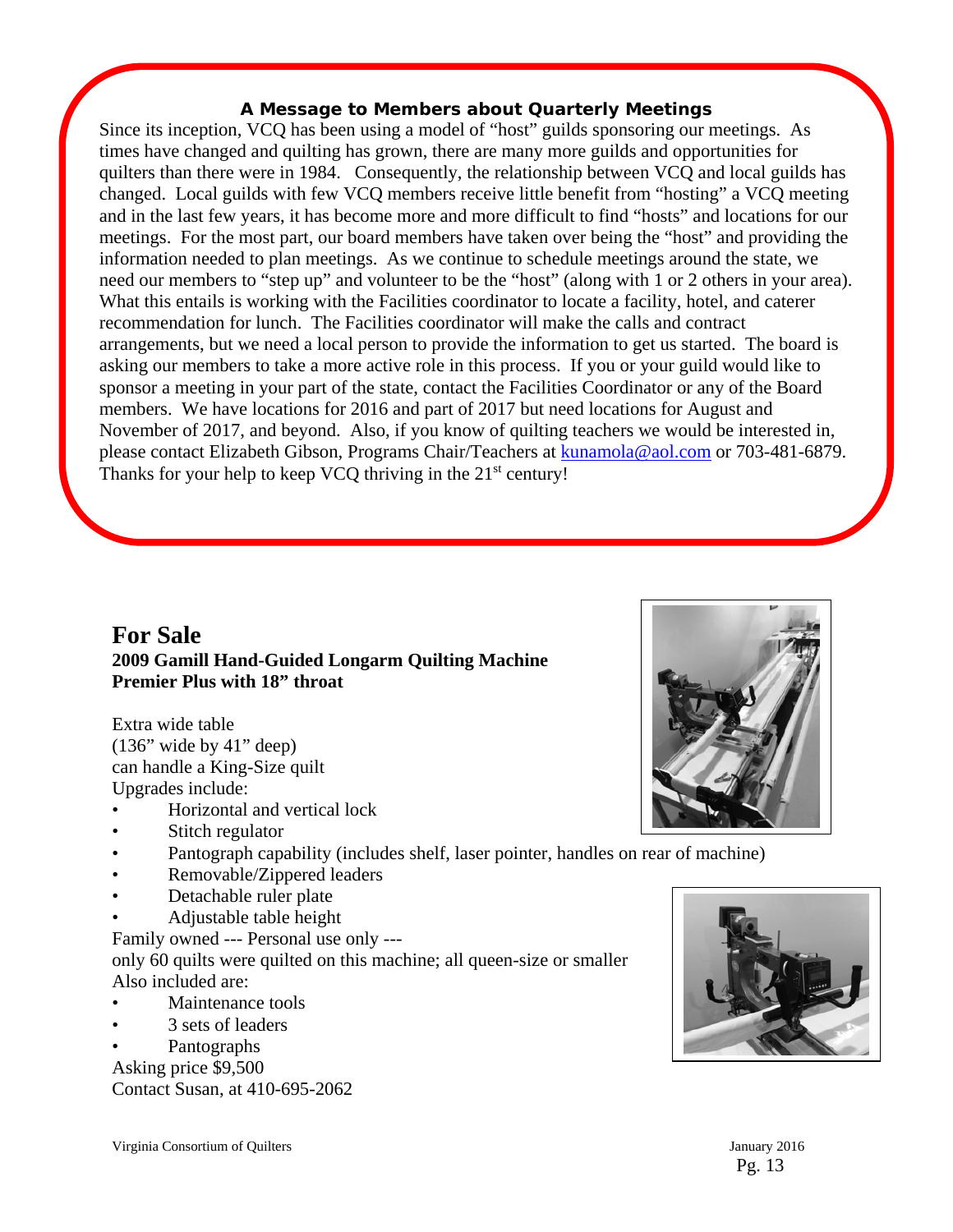# **Celebration 2016**

#### *It's Crystal Clear We Are Quilters!*

Are you getting excited? It's just 3 months till Celebration 2016! In a few short months we'll be gathering at Smith Mountain Lake for our biannual retreat. We hope you are working on those block lotto blocks, a challenge entry, and gathering some items for the silent auction, not to mention your class supplies. Silent auction items should be brought to the retreat; we aren't able to accept them early and transport them to SML because of all the other things we



While you have Celebration on your mind, consider volunteering to form a committee for 2018. We need to have a new chairperson and beginnings of a committee in place before leaving the 4-H center on May 1. The board members who took on the task for 2016 have greatly pared down the number of "give-aways" and thus lightened the work load, but we think you will still have a great time relaxing, sewing and learning from some wonderful teachers. We **must** have volunteers from the membership for 2018 because the board cannot carry the load for this event again. If we don't have volunteers, we won't have a retreat. Sad to say, but those are the facts. We are happy to answer any questions you may have; contact any member of the committee. See you at SML at the end of April!

#### **Call for "It's Crystal Clear . . . We Are Quilters" Silent Auction Donations**

It's crystal clear that we want to make the 2016 Celebration's silent auction the best ever but we can't do it without you. Do you have fabric, jelly rolls or layer cakes that need a new home? Do you have quilt kits or notions or patterns that you're willing to part with? Perhaps you have a spare sewing machine that is crying out "put me to use" or a finished wall hanging screaming "display me" or even some antique quilt blocks to pass along. If so please donate them (or any other items quilters would love to have) to our silent auction. We want to offer some the best handmade items, sewing machines, fabrics and any other quilting (or non-quilting) items available.

If you are coming to Celebration please bring your donations then. If you will not be attending Celebration but would still like to contribute you may either bring your donation to the March  $12<sup>th</sup>$  meeting or send it with a fellow quilter to the March meeting or to Celebration on April 28th. Upon request a tax receipt form will be provided for your donation.

If you have any questions please contact Betty Blessin (bblessin@triad.rr.com or 336-520-2455). The Celebration committee reserves the right to put items received on the Peddler's Table.

#### **Peddler's Table**

In addition to the silent auction there will be a Peddler's Table for yard sale type items such as outdated magazines and books, fabrics, and any other items not suitable for the silent auction. For yard sale prices these items can go home with you! *Please bring donations for the Peddler's Table to Celebration on Thursday, April 28th.* 

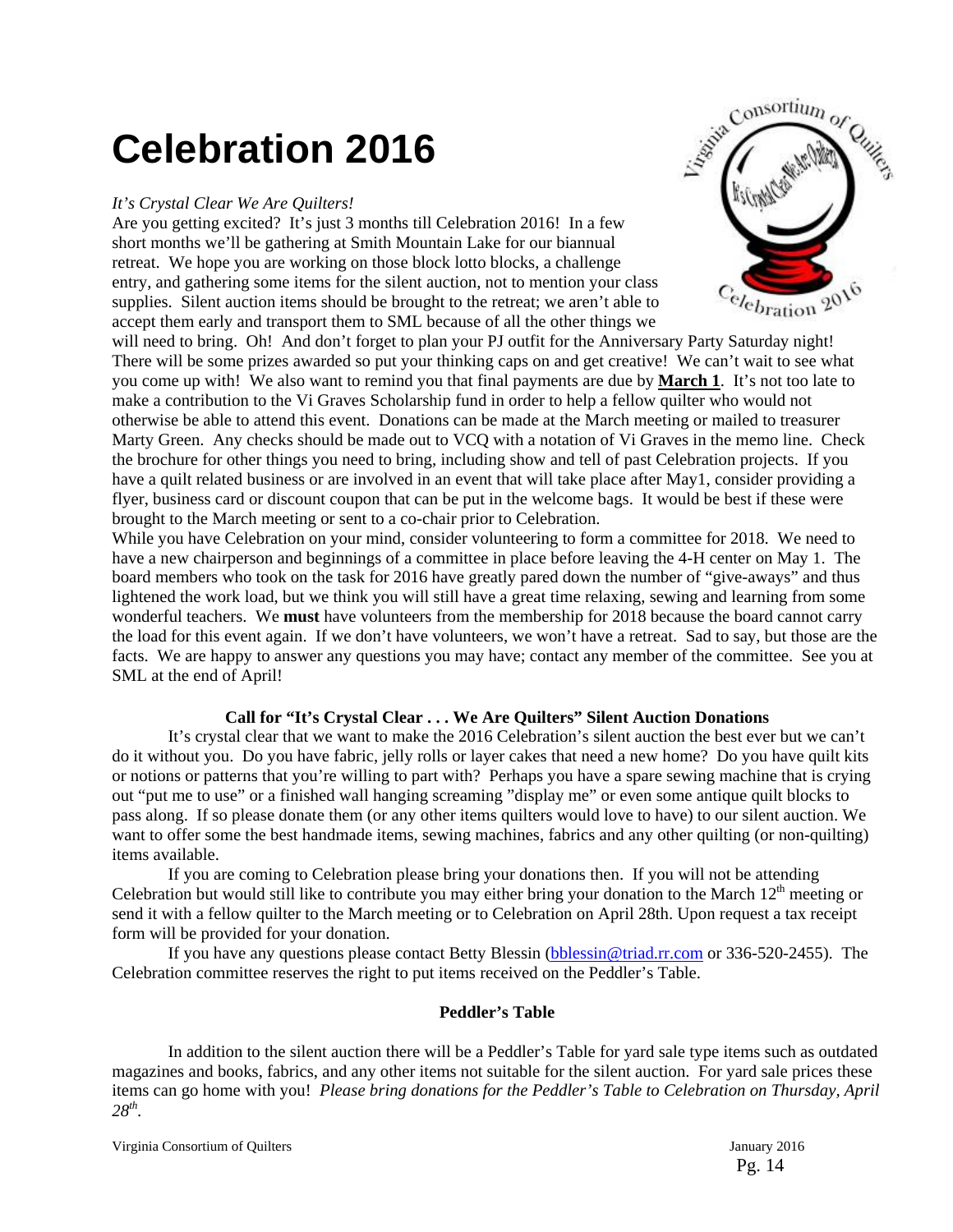# **The National Quilt Museum 2016 Quilts for Quilting Campaign**

It's time for the National Quilt Museum's 2016 Quilts for Quilting Campaign to begin. The Quilts for Quilting Campaign is one of The National Quilt Museum's largest and most important fundraisers. Last year over 500 quilt enthusiasts participated. We hope that you will participate this year and help the Museum achieve its fundraising goals.



How it works? The program is simple and everyone can participate. To get involved simply donate a full size quilt or miniature quilt to the Museum for fundraising purposes. The quilt can be a new creation or an antique and it can be any size. Most donated quilts will be a part of one of our three annual auctions. In a few cases they are held to be used in later events. The Museum is a  $501(c)3$ nonprofit organization so all donations are tax deductible as allowed by law.

Over the last 6 years, the Quilts for Quilting Campaign has led to critical funding for the Museum. The dollars raised in this program have helped us expand several programs and expand our promotional efforts. These proceeds along with other donations have ultimately led to thousands more people experiencing the work of today's quilting community through educational programs, in-facility exhibits, travelling exhibits, and other programs.

In addition to helping the Museum, each campaign donator will receive a free gift.

How to donate your quilt to the "Quilts for Quilting" campaign:

- 1. Send quilts to: National Quilt Museum 215 Jefferson Street Paducah, KY 42001
- 2. Please write "Attn: Quilts for Quilting" on the box.

3. Please include your name, address, and contact information so that we may send you a receipt and a gift.

There is no limit to the number of quilts you may donate to the campaign. We welcome multiple donations. If possible, please donate by April 1, 2016. Thank you so much for your donation. The Museum relies heavily on the generosity of the quilting community for funding and we need everyone passionate about quilting involved. 2016 is the Museum's 25th Anniversary and we would love to ring in this wonderful milestone with the most successful auction ever!

If you have any questions about this program please contact Lori Robbins or Amanda Ball at 270-442- 8856.

Sincerely, Frank Bennet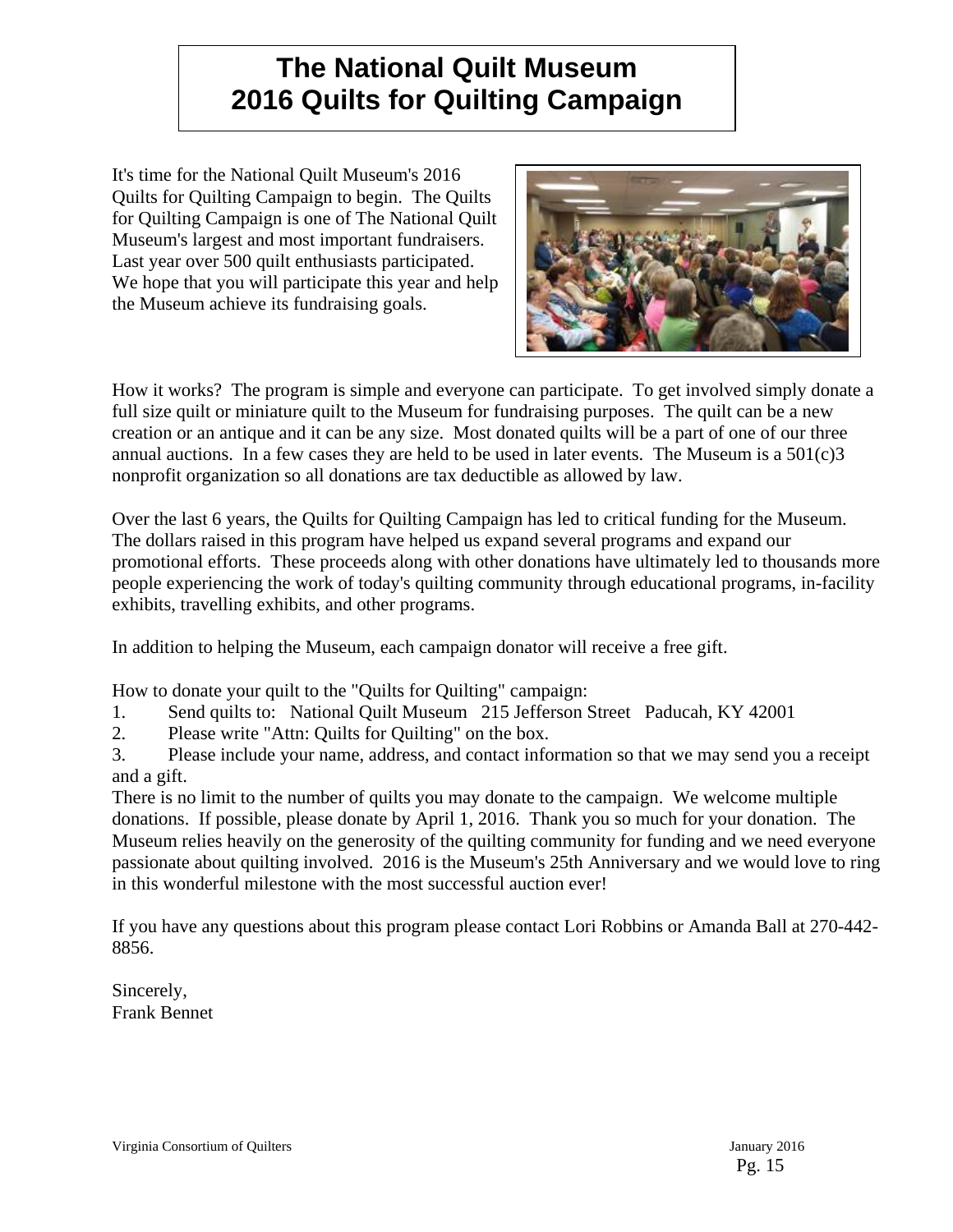Newsletter article from Membership

2016 Membership Renewal Time

If you haven't renewed your membership for 2016 please do so before March 1. That's the deadline for paying the rest of your Celebration 2016 registration. If you have not renewed by then, your cost increases to the non-member amount. Although Karin McElvein is the new membership coordinator, she will be out of town during this time. So until the March meeting date, continue to send your renewal to Dianne Reasons, 41 Ashleigh Drive, Waynesboro, VA 22980. The renewal form is in the newsletter and it is also on the website.

540.942.5948

# **TREASURER'S REPORT AS OF August 17, 2015**

Money Market: \$ 9,065.83 Checking Account: \$ 9,232.77

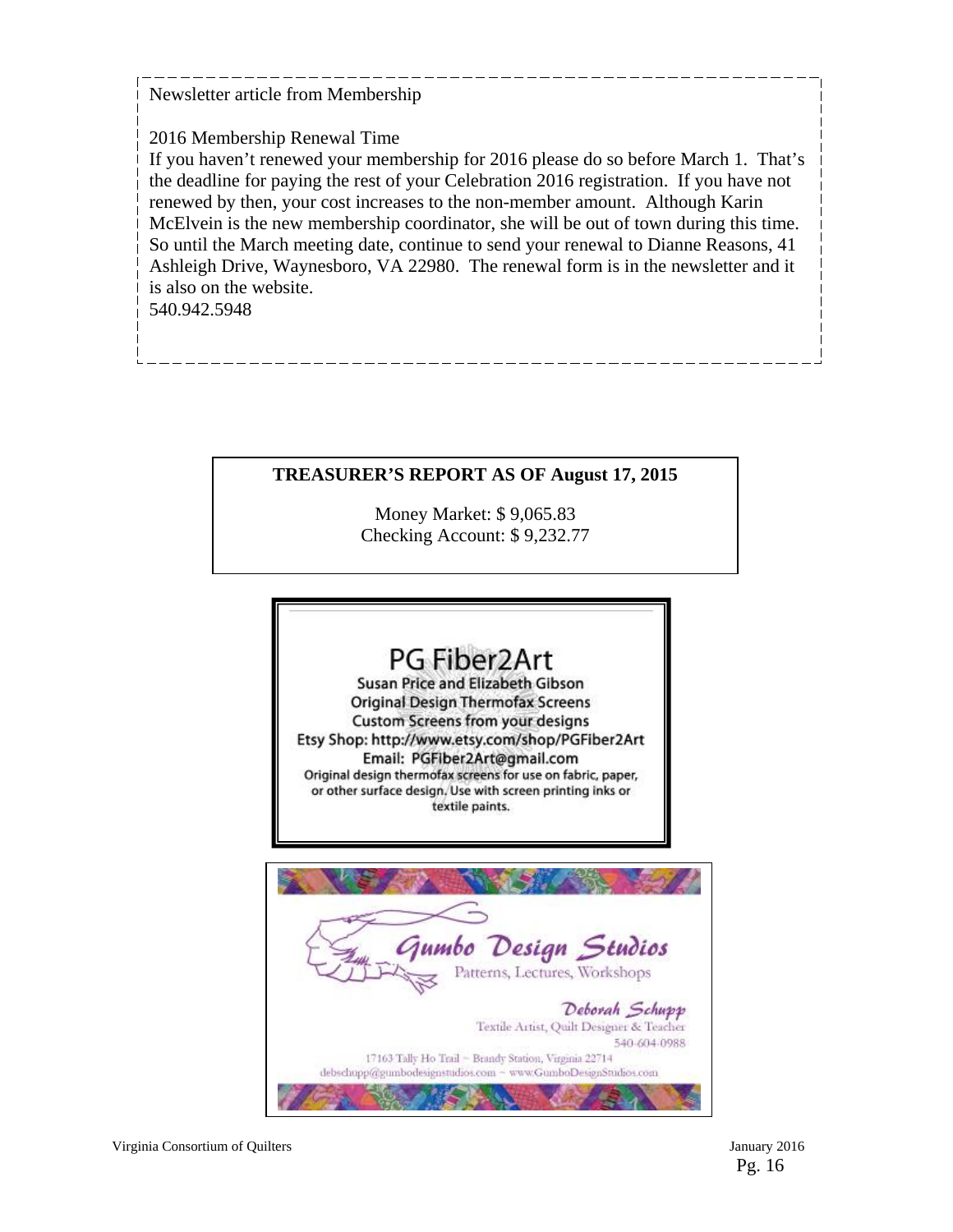# **VCQ WORKSHOP REGISTRATION FORM**

Registration form deadline: **Friday, February 26, 2016.****Registrations will close after this date without exception. Any registrations postmarked after February 26, 2016 will not be accepted and will be returned. Any workshop cancellations prior to the deadline are eligible for a refund.** Please fill out **completely** and please **PRINT***.* 

|                                                                                                                                                                                                                           |       |            | Member Non-Member |                                                                                                                                        |  |
|---------------------------------------------------------------------------------------------------------------------------------------------------------------------------------------------------------------------------|-------|------------|-------------------|----------------------------------------------------------------------------------------------------------------------------------------|--|
| Address                                                                                                                                                                                                                   |       |            |                   |                                                                                                                                        |  |
|                                                                                                                                                                                                                           | City  | State      | Zip               |                                                                                                                                        |  |
|                                                                                                                                                                                                                           | Email |            |                   |                                                                                                                                        |  |
| is full and you are placed in CQWM, do you want the \$5.00 refund or donate it to VCQ?                                                                                                                                    |       |            |                   | Choice of Workshop (includes lunch). Circle letters and indicate choice on line below. In the event your workshop choice<br><b>VCO</b> |  |
| Workshop A: One Easy Block, So Many Quilts with Karen DuMont<br>Workshop B: Small Scrappy Purse with Karin McElvein<br>Workshop C: Quilt from a Photo with Cathy Tyler<br>Workshop D: Confetti Quilting with JoLee Tarbel |       |            |                   |                                                                                                                                        |  |
| Workshop E: Come Quilt with Me (CQWM)                                                                                                                                                                                     |       |            |                   |                                                                                                                                        |  |
|                                                                                                                                                                                                                           |       | 3rd choice |                   |                                                                                                                                        |  |

**\*Note: The registration fees for this meeting are \$5 higher than usual due to the higher cost of lunch catered by the hotel. The board is absorbing a portion of the cost as well.** 

| Cost                                             |               |
|--------------------------------------------------|---------------|
| Member, Workshop                                 | \$35          |
| Member, Community Service/Come Quilt with Me     | \$30          |
| Non-member, Workshop                             | \$50          |
| Non-member, Community Service/Come Quilt with Me | \$45          |
| Host Guild Non VCQ committee member              | $$15**$ lunch |
|                                                  | only          |

\*\*A host guild non-VCQ committee member may register as a guest only for \$15 to include lunch and the business meeting. A non-VCQ visitor may attend any business meeting only and both must pre-register in order to have an accurate count for lunch.

Amount enclosed:  $\frac{1}{2}$  Pattern or supply fee, if any, is paid to teacher at time of class.

Are you willing to be a class helper? Yes No

Are you bringing a sewing machine to Come Quilt with Me or the Community Service? Yes No

Were you referred or invited by a VCO member? Yes No If so, please write in their name

Special lunch requirements: A sit down boarding house style lunch will be provided. Vegetarian\_\_\_ Gluten-free\_\_\_ Allergic to \_\_\_\_\_\_\_\_\_\_\_\_\_\_\_\_\_

Send workshop registration form and your check **payable to VCQ** to:

#### **Sally Hurst, 4331 Rolling Hill Road, Red House, VA 23963**

Questions about registration? Contact Sally Hurst @ 434-248-6212 VA or 6SallyHurst7@gmail.com Questions about classes? Contact Elizabeth Gibson @ 703-481-6879 or kunamola@aol.com